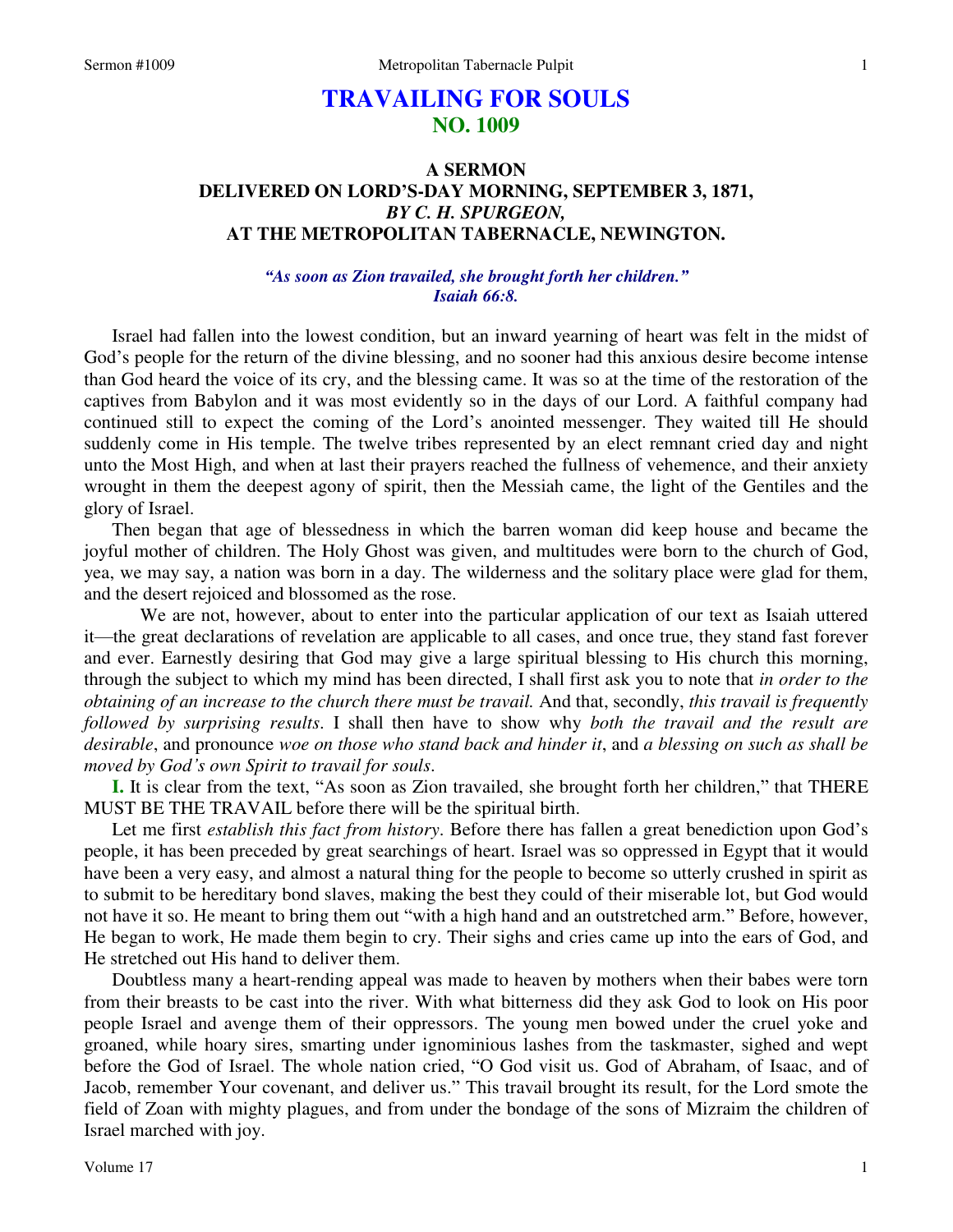As we shall not have time to narrate many instances, let us take a long leap in history to the days of David. The era of the son of Jesse was evidently a time of religious revival. God was honored and His service maintained in the midst of Judea's land in the days of the royal bard.

But it is clear to readers of the Scriptures that David was the subject of spiritual throes and pants of the most intense kind. His bosom throbbed and heaved like that of a man made fit to be the leader of a great revival. What yearnings he had. He thirsted after God, after the living God! What petitions he poured forth that God would visit Zion, and make the vine which He had planted to flourish once again. Even when his own sins pressed heavily upon him, he could not end his personal confession without entreating the Lord to build the walls of Jerusalem, and to do good in His good pleasure unto Zion.

Now, David was only the mouth of hundreds of others, who with equal fervency cried unto God that the blessing might rest upon His people. There was much soul travail in Israel and Judah, and the result was that the Lord was glorified, and true religion flourished.

Remember also the days of Josiah, the king. You know how well the book of the law was found neglected in the temple, and when it was brought before the king, he rent his clothes, for he saw that the nation had revolted, and that wrath must come upon it to the uttermost. The young king's heart, which was tender, for he feared God, was ready to break with anguish to think of the misery that would come upon his people on account of their sins. Then there came a glorious reformation, which purged the land of idols and caused the Passover to be observed as never before. Travail of heart among the godly produced the delightful change.

It was the same with the work of Nehemiah. His book begins with a description of the travail of his heart. He was a patriot, a nervous man, of excitable temperament, and keen sensibility for God's honor, and when his soul had felt great bitterness and longing, then he arose to build and a blessing rested on his efforts.

In the early dawn of Christian history, there was a preparation of the church before it received an increase. Look at the obedient disciples sitting in the upper room, waiting with anxious hope. Every heart there had been ploughed with anguish by the death of the Lord. Each one was intent to receive the promised benefit of the Spirit. There, with one heart and one mind, they tarried, but not without wrestling prayer, and so the Comforter was given, and three thousand souls were given also.

The like living zeal and vehement desire have always been perceptible in the church of God before any season of refreshing. Think not that Luther was the only man that wrought the Reformation. There were hundreds who sighed and cried in secret in the cottages of the Black Forest, in the homes of Germany, and on the hills of Switzerland. There were hearts breaking for the Lord's appearing in strange places. They might have been found in the palaces of Spain, in the dungeons of the Inquisition, among the canals of Holland, and the green lanes of England. Women, as they hid their Bibles, lest their lives would be forfeited, cried out in spirit, "O God, how long?" There were pains as of a woman in travail. In secret places there were tears and bitter lamentations. On the high places of the field, there were mighty strivings of spirit, and so at length there came that grand convulsion which made the Vatican to rock and reel from its foundation to its pinnacle. There has been evermore in the history of the church the travail before there has been the result.

And this, dear friends, while it is true on the large scale, is true also in every *individual* case. A man with no sensibility or compassion for other men's souls may accidentally be the means of a conversion. the good word which he utters will not cease to be good because the speaker had no right to declare God's statutes. The bread and meat which were brought to Elijah were not less nourishing because the ravens brought them, but the ravens remained ravens still.

A hard-hearted man may say a good thing which God will bless, but as a rule those who bring souls to Christ are those who, first of all, have felt an agony of desire that souls should be saved. This is imaged to us in our Master's Character. He is the great Savior of men, but before He could save others, He learned in their flesh to sympathize with them. He wept over Jerusalem. He sweat great drops of blood in Gethsemane. He was, and is, a High Priest who is touched with the feeling of our infirmities.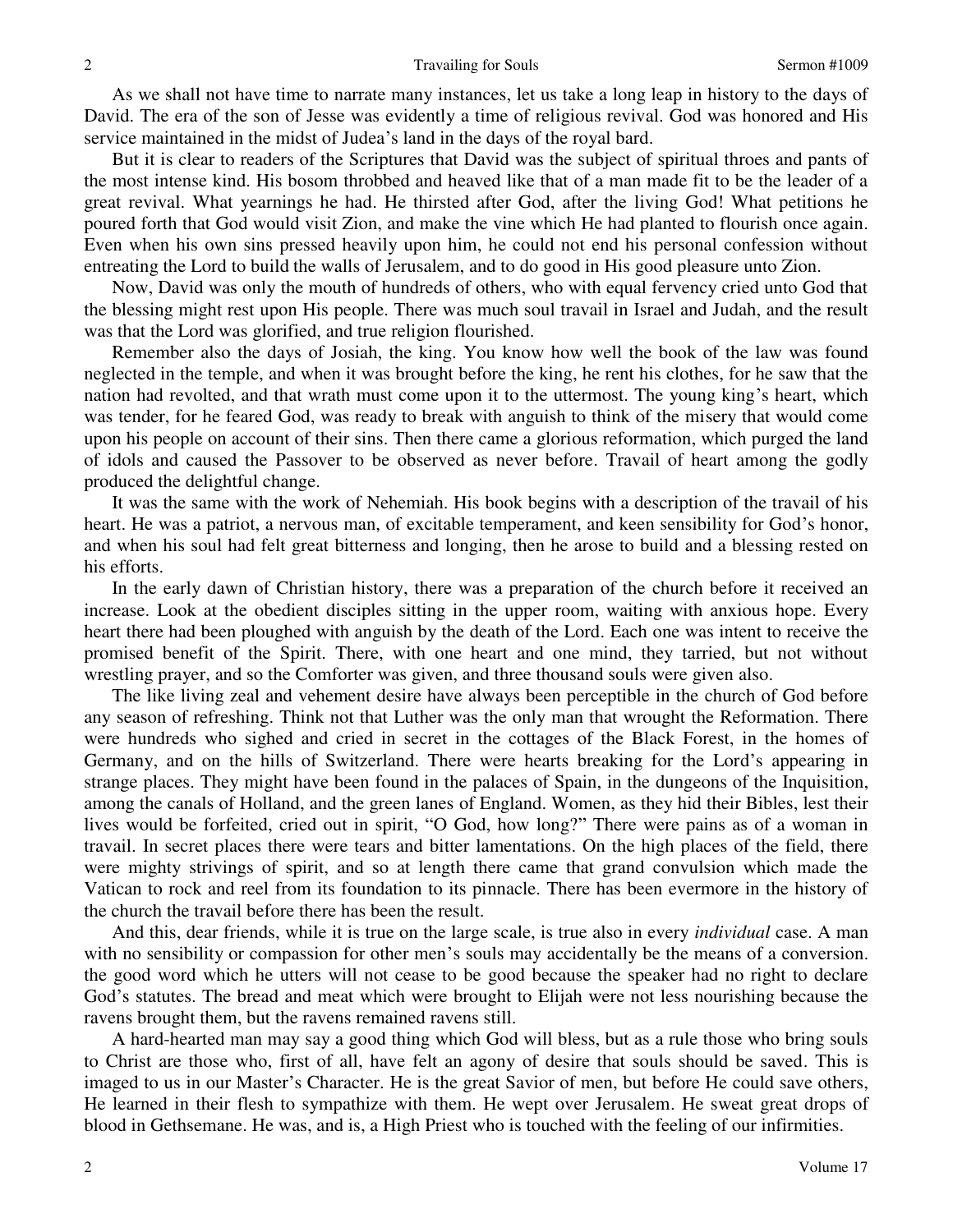As the Captain of our salvation, in bringing many sons unto glory, He was made perfect by suffering. Even Christ went not forth to preach until He had spent nights in intercessory prayer, and uttered strong cryings and tears for the salvation of His hearers. His ministering servants who have been most useful have always been eagerly desirous to be so. If any minister can be satisfied without conversions, he shall have no conversions. God will not force usefulness on any man. It is only when our heart breaks to see men saved, that we shall be likely to see sinners' hearts broken. The secret of success lies in all-consuming zeal, all-subduing travail for souls. Read the sermons of Wesley and of Whitefield, and what is there in them? It is no severe criticism to say that they are scarcely worthy to have survived, and yet those sermons wrought marvels, and well they might, for both preachers could truly say,

> *"The love of Christ does me compel To seek the wandering souls of men; With cries, entreaties, tears, to save, To snatch them from the fiery wave."*

In order to understand such preaching, you need to see and hear the man, you want his tearful eye, his glowing countenance, his pleading tone, his bursting heart. I have heard of a great preacher who objected to have his sermons printed, "Because," he said, "you cannot print me." That observation is very much to the point. A soul-winner throws himself into what he says. As I have sometimes said, we must ram ourselves into our cannons, we must fire ourselves at our hearers, and when we do this, then by God's grace, their hearts are often carried by storm.

Do any of you desire your children's conversions? You shall have them saved when you agonize for them. Many a parent who has been privileged to see his son walking in the truth will tell you that before the blessing came, he had spent many hours in prayer, and in earnest pleading with God. And then it was that the Lord visited his child and renewed his soul. I have heard of a young man who had grown up and left the parental roof, and through evil influences had been enticed into holding skeptical views. His father and mother were both earnest Christians, and it almost broke their hearts to see their son so opposed to the Redeemer.

On one occasion, they induced him to go with them to hear a celebrated minister. He accompanied them simply to please them, and for no higher motive. The sermon happened to be upon the glories of heaven. It was a very extraordinary sermon, and was calculated to make every Christian in the audience leap for joy. The young man was much gratified with the eloquence of the preacher, but nothing more. He gave him credit for superior oratorical ability, and was interested in the sermon, but felt none of its power. He chanced to look at his father and mother during the discourse, and was surprised to see them weeping. He could not imagine why they, being Christian people, should sit and weep under a sermon which was most jubilant in its strain.

When he reached home, he said, "Father, we have had a capital sermon, but I could not understand what could make you sit there and cry, and my mother, too." His father said, "My dear son, I certainly had no reason to weep concerning myself, nor your mother, but I could not help thinking all through the sermon about you, for alas, I have no hope that you will be a partaker in the bright joys which await the righteous. It breaks my heart to think that you will be shut out of heaven." His mother said, "The very same thoughts crossed my mind, and the more the preacher spoke of the joys of the saved, the more I sorrowed for my dear boy that he should never know what they were."

That touched the young man's heart, led him to seek his father's God, and before long he was at the same communion table, rejoicing in the God and Savior whom his parents worshipped. The travail comes before the bringing forth. The earnest anxiety, the deep emotion within, precede our being made the instruments of the salvation of others.

I think I have established the fact—now for a minute or two let me show you *the reasons for it*. Why is it that there must be this anxiety before desirable results are gained? For answer, it might suffice us to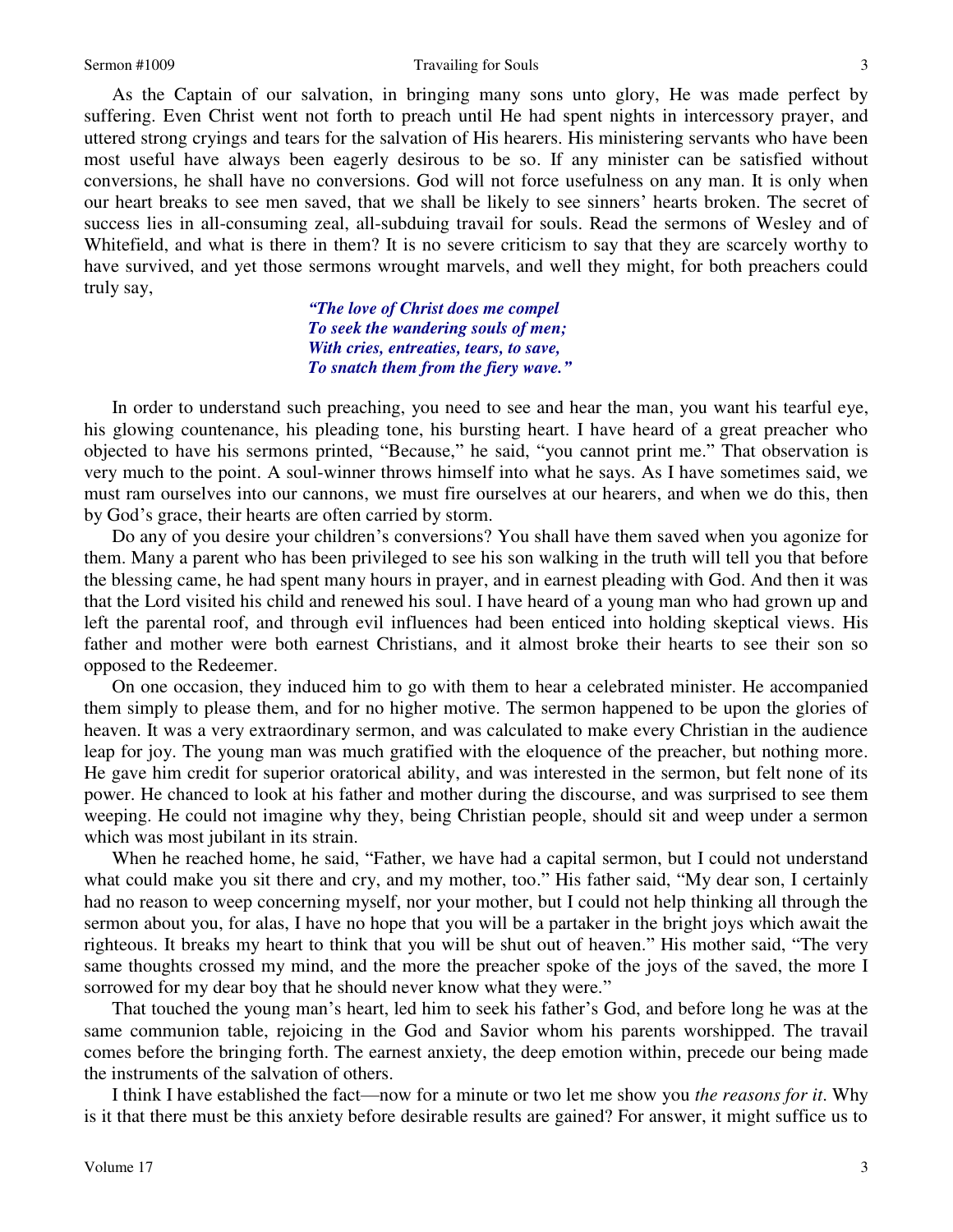say that God has so appointed it. It is the order of nature. The child is not born into the world without the sorrows of the mother, nor is the bread which sustains life procured from the earth without toil. "In the sweat of your face shall you eat bread," was a part of the primeval curse. Now, as it is in the natural, so is it in the spiritual. There shall not come the blessing we seek, without first of all the earnest yearning for it.

Why, it is even so in ordinary business. We say, "No sweat no sweet." "No pains no gains." "No mill no meal." If there is no labor, there shall be no profit. He who would be rich must toil for it. He who would acquire fame, must spend and be spent to win it. It is ever so. There must always be the travail and then the desire comes. God has so appointed it. Let us accept the decree.

But better still, He has ordained this for our good. If souls were given us without any effort, anxiety, or prayer, it would be our loss to have it so, because the anxieties which throb within a compassionate spirit exercise His graces. They produce grateful love to God. They try our faith in the power of God to save others. They drive us to the mercy seat. They strengthen our patience and perseverance, and every grace within the man is educated and increased by his travail for souls. As labor is now a blessing, so also is soul-travail. Men are fashioned more fully into the likeness of Christ thereby, and the whole church is by the same emotion, quickened into energy. The fire of our own spiritual life is fanned by that same breath which our prayers invite to come from the four winds to breathe upon the slain.

Besides, dear friends, the zeal that God excites within us is often the means of effecting the purpose which we desire. After all, God does not give conversions to eloquence, but to *heart.* The power in the hand of God's Spirit for conversions is heart coming into contact with heart. Truth from the heart goes to the heart. This is God's battle axe and weapons of war in His crusade. He is pleased to use the yearnings, longings, and sympathies of Christians as the means of compelling the careless to think, constraining the hardened to feel, and driving the unbelieving to consider.

I have little confidence in elaborate speech and polished sentences as the means of reaching men's hearts, but I have great faith in that simple-minded Christian woman, who must have souls converted or she will weep her eyes out over them. And in that humble Christian who prays day and night in secret, and then avails himself of every opportunity to address a loving word to sinners. The emotion we feel and the affection we bear, are the most powerful implements of soul-winning. God the Holy Spirit usually breaks hard hearts by tender hearts.

Besides, the travail qualifies for the proper taking care of the offspring. God does not commit His new-born children to people who do not care to see conversions. If He ever allows them to fall into such hands, they suffer very serious loss thereby. Who is so fit to encourage a new-born believer as the man who first anguished before the Lord for his conversion? Those you have wept over and prayed for you will be sure to encourage and assist you. The church that never travailed, should God send her a hundred converts, would be unfit to train them. She would not know what to do with little children, and would leave them to much suffering.

Let us thank God, brethren, if He has given us any degree of the earnest anxiety and sympathy, which mark soul-winning men and women, and let us ask to have more, for in proportion as we have it, we shall be qualified to be the instruments in the hand of the Spirit, of nursing and cherishing God's sons and daughters.

Once more, there is a great benefit in the law which makes travail necessary to spiritual birth, because it secures all the glory to God. If you want to be lowered in your own esteem, try to convert a child. I would like those brethren who believe so much in free-will, and the natural goodness of the human heart, to try some children that I could bring to them, and see whether they could break their hearts and make them love the Savior. Why, sir, you never think yourself so great a fool as after trying in your own strength to bring a sinner to the Savior.

Oh, how often have I come back defeated from arguing with an awakened person, whom I have sought to comfort. I did think I had some measure of skill in handling sorrowful cases, but I have been

4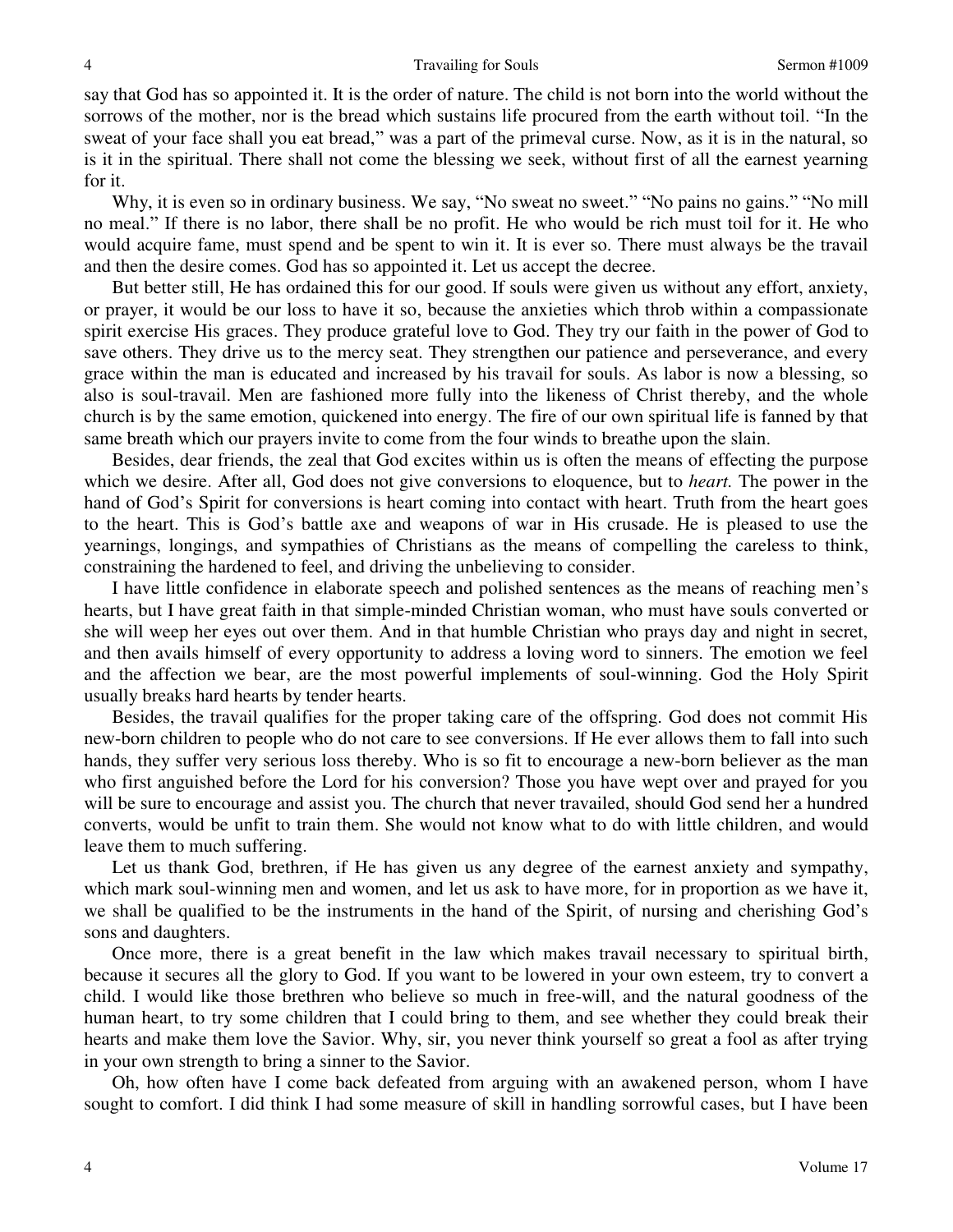compelled to say to myself, "What a simpleton I am! God the Holy Ghost must take this case in hand, for I am foiled."

When one has tried in a sermon to reach a certain person who is living in sin, you learn afterwards that he enjoyed the sermon which he ought to have smarted under. Then, you say, "Ah, now I see what a weak worm I am, and if good be done, God shall have the glory." Your longing then that others should be saved, and your vehemence of spirit, shall secure to God all the glory of His own work, and this is what the Lord is aiming at, for His glory He will not give to another, nor His praise to an arm of flesh.

And now, having established the fact, and shown the reasons for it, let us notice *how this travail shows itself*.

Usually when God intends greatly to bless a church, it will begin in this way—two or three persons in it are distressed at the low state of affairs, and become troubled even to anguish. Perhaps they do not speak to one another, or know of their common grief, but they begin to pray with flaming desire and untiring persistence. The passion to see the church revived rules them. They think of it when they rest. They dream of it on their bed. They ponder on it in the streets. This one thing eats them up. They suffer great heaviness and continual sorrow in heart for perishing sinners. They travail in birth for souls.

I have happened to become the center of certain brethren in this church. One of them said to me the other day, "O sir, I pray day and night for God to prosper our church. I long to see greater things. God is blessing us, but we want much more." I saw the deep earnestness of the man's soul, and I thanked him, and thanked God heartily, thinking it to be a sure sign of a coming blessing.

Sometime after, another friend, who probably now hears me speak, but who did not know anything about the other, felt the same yearning, and felt compelled to let me know it. He, too, is anxious, longing, begging, crying for a revival. And thus from three or four quarters I have had the same message, and I feel hopeful because of these tokens for good.

When the sun rises, the mountaintops first catch the light, and those who constantly live near to God will be the first to feel the influence of the coming refreshing. The Lord give me a dozen persistent pleaders and lovers of souls, and by His grace, we will yet shake all London from end to end yet. The work will go on without the mass of you Christians—many of you only hinder the march of the army, but give us a dozen lion-like, lamb-like men and women, burning with intense love to Christ and souls, and nothing will be impossible to their faith. The most of us are not worthy to unloose the laces of ardent saints. I often feel I am not so myself, but I aspire and long to be reckoned among them. Oh, may God give us this first sign of the travail in the earnest ones and twos.

By degrees the individuals are drawn together by sacred affinity, and the prayer meetings become very different. The brother who talked twenty minutes in what he called prayer, and yet never asked for a single thing, gives up his oration and falls to pleading with many tears and broken sentences. While the friend who used to relate his experience, and go through the doctrines of grace, and call that a prayer, forgets that rigmarole, and begins agonizing before the throne. And not only this, but little knots here and there come together in their cottages, and in their little rooms they cry mightily to God.

The result will be that the minister, even if he does not know of the feeling in the hearts of his people, will grow fervent himself. He will preach more evangelically, more tenderly, more earnestly. He will be no longer formal, or cold, or stereotyped, he will be all alive. Meanwhile, not with the preacher only will be the blessing, but with his hearers who love the Lord. One will be trying a plan for getting in the young people. Another will be looking after the strangers in the aisles, who come only now and then. One brother will make a vehement attempt to preach the Gospel at the corner of the street. Another will open a room down a dark court. Another will visit lodging houses and hospitals—all sorts of holy plans will be invented and zeal will break out in many directions. All this will be spontaneous, nothing will be forced.

If you want to get up a revival, as the term is, you can do it, just as you can grow tasteless strawberries in winter by artificial heat. There are ways and means of doing that kind of thing, but the genuine work of God needs no such planning and scheming, it is altogether spontaneous. If you see a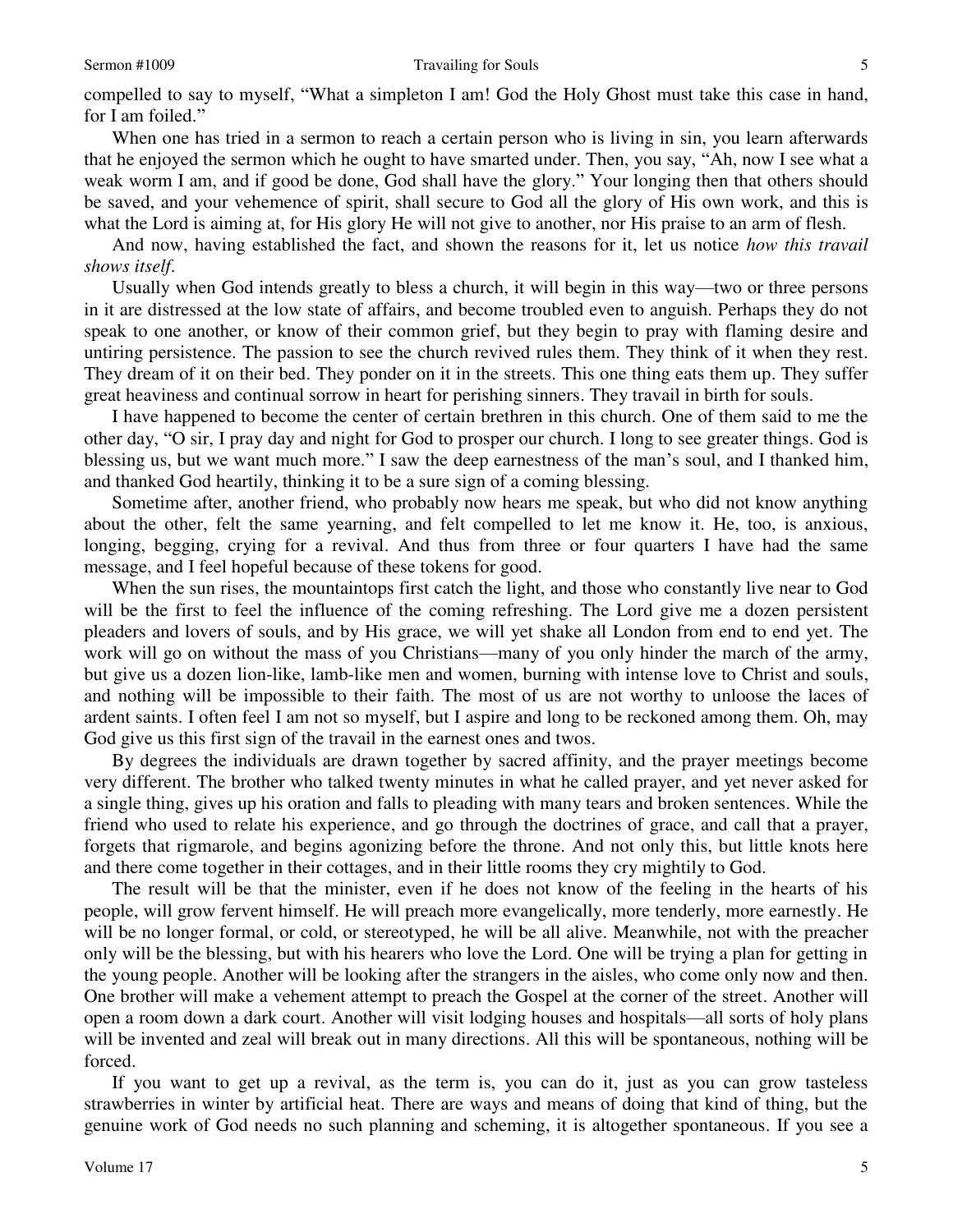snowflake next February in your garden, you will feel persuaded that spring is on the way. The artificial flower-maker could put as many snowdrops there as you please, but that would be no index of coming spring. So you may get up an apparent zeal, which will be no proof of God's blessing. But when fervor comes of itself, without human direction or control, then is it of the Lord. When men's hearts heave and break, like the mold of the garden under the influence of the reviving life which lay buried there, then in very deed a blessing is on the way. Travail is no mockery, but a real agony of the whole nature. May such be seen in this, our church, and throughout the whole Israel of God.

**II.** Now, with great brevity, let us consider that THE RESULT IS OFTEN VERY SURPRISING.

It is frequently surprising for *rapidity*. "As soon as Zion travailed, she brought forth her children." God's works are not tied by time. The more spiritual a force is, the less it lies within the chains of time. The electric current which has a greater nearness to the spiritual than the grosser forms of materialism, is inconceivably rapid from that very reason, and by it, time is all but annihilated. The influences of the Spirit of God are a force most spiritual, and more quick than anything beneath the sun. As soon as we agonize in soul, the Holy Spirit can, if He pleases, convert the person for whom we have pleaded. While we are yet speaking, He hears and before we call, He answers.

Some calculate the expected progress of a church by arithmetic, and I think I have heard of arithmetical sermons in which there have been ingenious calculations as to how many missionaries it would take to convert the world, and how much cash would be demanded. Now, there is no room here for the application of mathematics—spiritual forces are not calculable by an arithmetic which is most at home in the material universe. A truth which is calculated to strike the mind of one man today may readily enough produce a like effect upon a million minds tomorrow. The preaching which moves one heart needs not to be altered to tell upon ten thousand. With God's Spirit our present instrumentalities will suffice to win the world to Jesus. Without Him, ten thousand times as much apparent force would be only so much weakness.

The spread of the truth, moreover, is not reckonable by time. During the 10 years which ended in 1870, such wondrous changes were wrought throughout the world that no prophet would have been believed had he foretold them. Reforms have been accomplished in England, in the United States, in Germany, in Spain, in Italy, which according to ordinary reckoning, would have occupied at least one hundred years. Things which concern the mind cannot be subjected to those regulations of time which govern steamboats and railways. In such matters, God's messengers are flames of fire.

The Spirit of God is able to operate upon the minds of men instantaneously—witness the case of Paul. Between now and tomorrow morning, He could excite holy thought in all the minds of all the thousand millions of the sons of Adam, and if prayer were mighty enough, and strong enough, why should it not be done on some bright day? We are not straitened in Him, we are straitened in our own hearts. All the fault lies there. Oh for the travail that would produce immediate results.

But the result is surprising not only for its rapidity, but for *the greatness of it*. It is said, "Shall a nation be born at once?" For as soon as ever Zion was in distress about her children, tens of thousands came and built up Jerusalem, and reestablished the fallen state. So in answer to prayer, God does not only give speedy blessings, but great blessings. There were fervent prayers in that upper room, "before the day of Pentecost had fully come," and what a great answer it was when, after Peter's sermon, some three thousand were ready to confess their faith in Christ and to be baptized.

Shall we never see such things again? Is the Spirit straitened? Has His arm waxed short! Nay, verily, but we clog and hinder Him. He cannot do any mighty work here because of our unbelief, and if our unbelief were cast out, and if prayer went up to God with eagerness, and vehemence, and persistence, then would a blessing descend so copious as to amaze us all.

But enough of this, for I must pass on to the next point.

**III.** THIS TRAVAIL AND ITS RESULT ARE ABUNDANTLY DESIRABLE, pre-eminently desirable at this hour.

6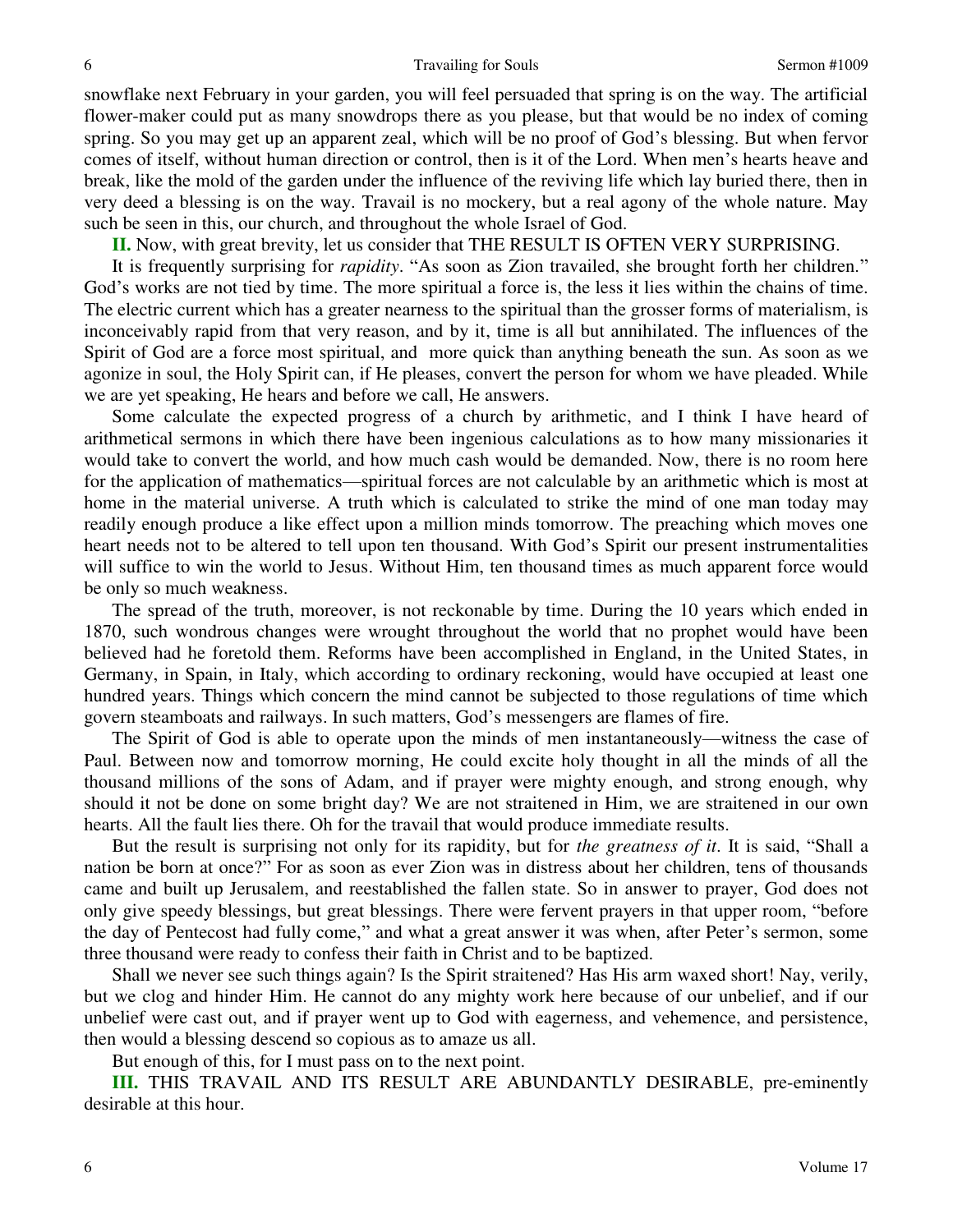#### Sermon #1009 Travailing for Souls

The world is perishing for lack of knowledge. Did anyone among us ever lay China on his heart? Your imagination cannot grapple with the population of that mighty empire without God, without Christ strangers to the commonwealth of Israel. But it is not China alone. There are other vast nations lying in darkness. The great serpent has coiled himself around the globe and who shall set the world free from him?

Reflect upon this one city with its three millions. What sin the moon sees! What sin the Sabbath sees! Alas! for the transgressions of this wicked city. Babylon of old could not have been worse than London is, nor so guilty, for she had not the light that London has received. Brethren, there is no hope for China, no hope for the world, no hope for our own city, while the church is sluggish and lethargic. It is through the church the blessing is bestowed. Christ multiplies the bread, and gives it to the disciples. The multitudes can only get it through the disciples. Oh, it is time, it is high time that the churches were awakened to seek the good of dying myriads.

Moreover, brethren, the powers of evil are ever active. We may sleep, but Satan sleeps never. The church's plough lies yonder, rusting in the furrow. Do you not see it, to your shame? But the plough of Satan goes from end to end of his great field. He leaves no headland, but he plows deep, while sluggish churches sleep. May we be stirred as we see the awful activity of evil spirits and persons who are under their sway.

How industriously pernicious literature is spread abroad, and with what a zeal do men seek for fresh ways of sinning. He is eminent among men who can invent fresh songs to gratify the lascivious tongue, or find new spectacles to delight unclean eyes. O God, are Your enemies awake, and only Your friends asleep? O Sufferer, once bathed in bloody sweat in Gethsemane, is there not one of the twelve awake, but Judas? Are they all asleep except the traitor? May God awaken us for His infinite mercy's sake.

Besides this, my brethren, when a church is not serving God, mischief is brewing within herself. While she is not bringing others in, her own heart is becoming weak in its pulsations, and her entire constitution is a prey to decline. The church must either bring forth children unto God or die of consumption. She has no alternative but that. A church must either be fruitful or rot, and of all things a rotting church is the most offensive. Would God we could bury our dead churches out of our sight, as Abraham buried Sarah, for above ground they breed a pestilence of skepticism, for men say, "Is this religion?" And taking it to be so, they forego true religion altogether.

And then, worst of all, God is not glorified. If there is no yearning of heart in the church, and no conversions, where is the travail of the Redeemer's soul? Where, Immanuel, where are the trophies of Your terrible conflict? Where are the jewels for Your crown? You shall have Your own. Your Father's will shall not be frustrated. You shall be adored, but as yet we see it not.

Hard are men's hearts, and they will not love You. Unyielding are their wills, and they will not acknowledge Your sovereignty. Oh! weep because Jesus is not honored. The foul oath still curdles our blood as we hear it, and blasphemy usurps the place of grateful song. Oh, by the wounds and bloody sweat, by the cross, and nails, and spear, I beseech you, followers of Christ, be in earnest, that Jesus Christ's name may be known and loved through the earnest agonizing endeavors of the Christian church.

**IV.** And now I must come near to a close, by, in the fourth place, noticing THE WOE WHICH WILL SURELY COME TO THOSE WHO HINDER THE TRAVAIL OF THE CHURCH, and so prevent the bringing forth of her children.

An earnest spirit cannot complete its exhortations to zeal without pronouncing a denunciation upon the indifferent. What said the heroine of old who had gone forth against the enemies of Israel, when she remembered coward spirits? "Curse you, Meroz, says the angel of the LORD, curse you bitterly the inhabitants thereof; because they came not to the help of the LORD, against the mighty."

Some such curse will assuredly come upon every professing Christian who is backward in helping the church in the day of her soul's travail. And who are they who hinder her? I answer, every worldly Christian hinders the progress of the Gospel. Every member of a church who is living in secret sin, who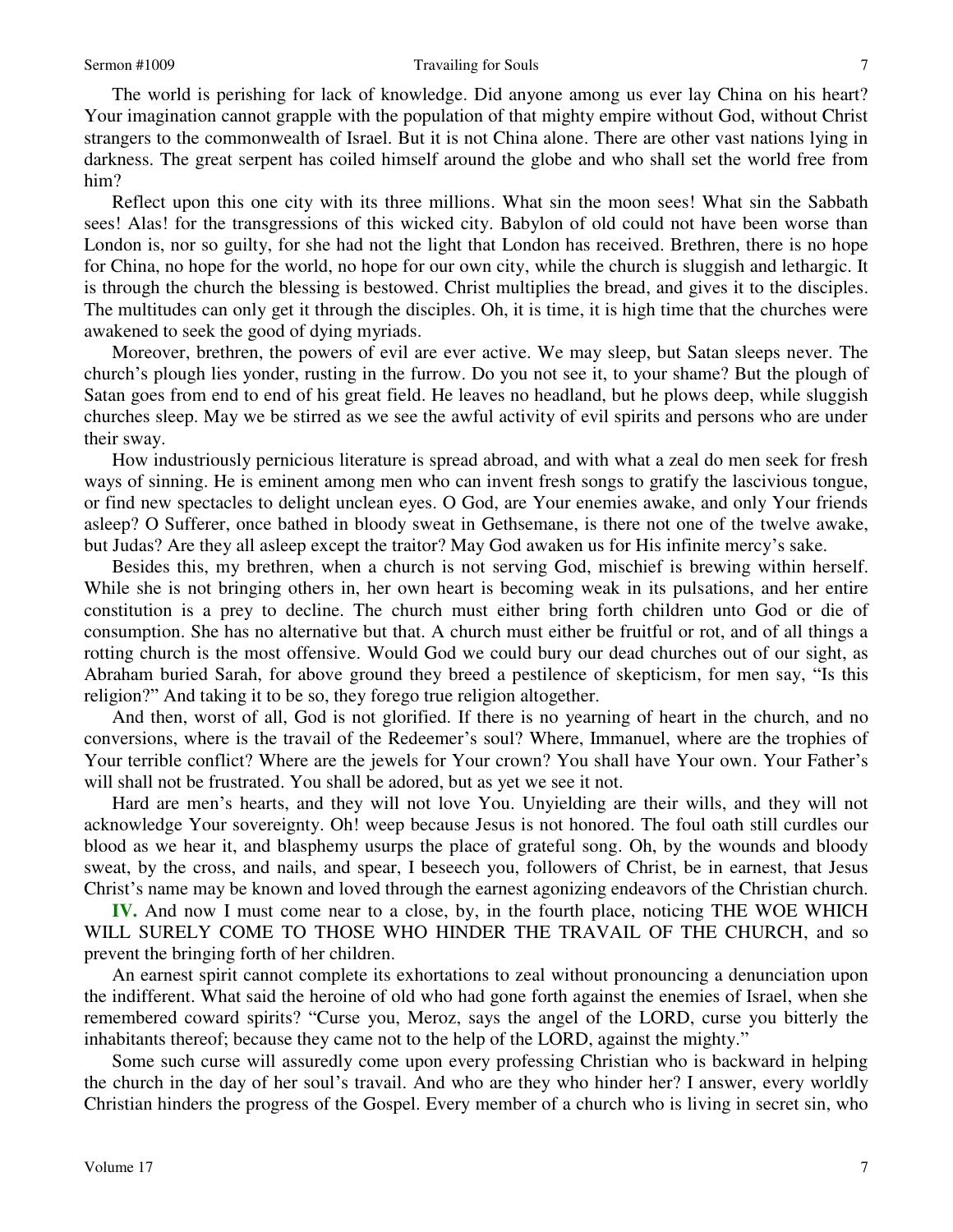is tolerating in his heart anything that he knows to be wrong, who is not seeking eagerly his own personal sanctification, is to that extent hindering the work of the Spirit of God.

Be you clean that bear the vessels of the Lord, for to the extent that we maintain known unholiness, we restrain the Spirit. He cannot work by us as long as any conscious sin is tolerated. It is not overt breaking of commandments that I am now speaking of, brethren, but I include worldliness also—a care for carnal things, and a carelessness about spiritual things. having enough grace just to make us hope that you are a Christian, but not enough to prove you are. Bearing a shriveled apple here and there on the topmost bough, but not much fruit. This I mean, this partial barrenness, not complete enough to condemn, yet complete enough to restrain the blessing. This robs the treasury of the church and hinders her progress. O brethren, if any of you are thus described, repent and do your first works, and God help you to be foremost in proportion as you have been behind.

They are also guilty who distract the mind of the church from the subject in hand. Anybody who calls off the thoughts of the church from soul-saving is a mischief maker. I have heard it said of a minister, "He greatly influences the politics of the town." Well, it is a very doubtful good in my mind, a very doubtful good indeed. If the man, keeping to his own calling of preaching the Gospel, happens to influence these meaner things, it is well, but any Christian minister, who thinks that he can do two things well, is mistaken. Let him mind soul-winning, and not turn a Christian church into a political club. Let us fight out our politics somewhere else, but not inside the church of God. There our one business is soul-winning, our one banner is the cross, our one leader is the crucified King.

Inside the church there may be minor things that take off the thoughts of men from seeking souls little things that can be made beneath the eye that are microscopic, to swell into great offenses. O my brethren, let us, while souls are perishing, waive personal differences, "It must be that offenses come, but woe unto him by whom the offense comes." But after all, what can there be that is worth taking notice of compared with glorifying Christ? If our Lord and Master would be honored by your being a doormat for His saints to wipe their feet on, you would be honored to be in the position. And if there shall come glory to God by your patient endurance, even of insult and disgrace, be glad in your heart that you are permitted to be nothing that Christ may be all in all. We must not turn aside to this or that, not even golden apples must tempt us in this race! There lies the mark, and until it is reached, we must never pause, but onward press for Christ's cause and crown.

Above all, my brethren, we shall be hindering the travail of the church if we do not share in it. Many church members think that if they do nothing wrong and make no trouble, they are all right. Not at all, sir. Here is a chariot, and we are all engaged to drag it. Some of you do not put out your hands to pull. Well then, the rest of us have to labor so much the more, and the worst of it is we have to draw you also. While you do not add to the strength which draws, you increase the weight that is to be drawn. It is all very well for you to say, "But I do not hinder." You do hinder, you cannot help hindering. If a man's leg does not help him in walking, it certainly hinders him. Oh, I cannot bear to think of it. That I should be a hindrance to my own soul's growth is bad indeed, but that I should stand in the way of the people of God, and cool their courage, and dampen their ardor—my Master, let it never be! Sooner let me sleep among the clods of the valley, than be a hindrance to the lowliest work that is done for Your name.

**V.** And now I shall close, not with this note of woe, but with A WORD OF BLESSING.

Depend upon it, there shall come a great blessing to any of you who feel the soul-travail that brings souls to God. Your own heart will be watered. You know the old illustration, so often used that it is now almost hackneyed, of the two travelers who passed a man frozen in the snow, and thought to be dead. The one said, "I have enough to do to keep myself alive, I will hasten on." But the other said, "I cannot pass a fellow-creature while there is the least breath in him." He stooped down and began to warm the frozen man by rubbing him with great vigor, and at last the poor fellow opened his eyes, came back to life and animation, and walked along with the man who had restored him to life. And what do you think was one of the first sights they saw? It was the man who needed to take care of himself frozen to death.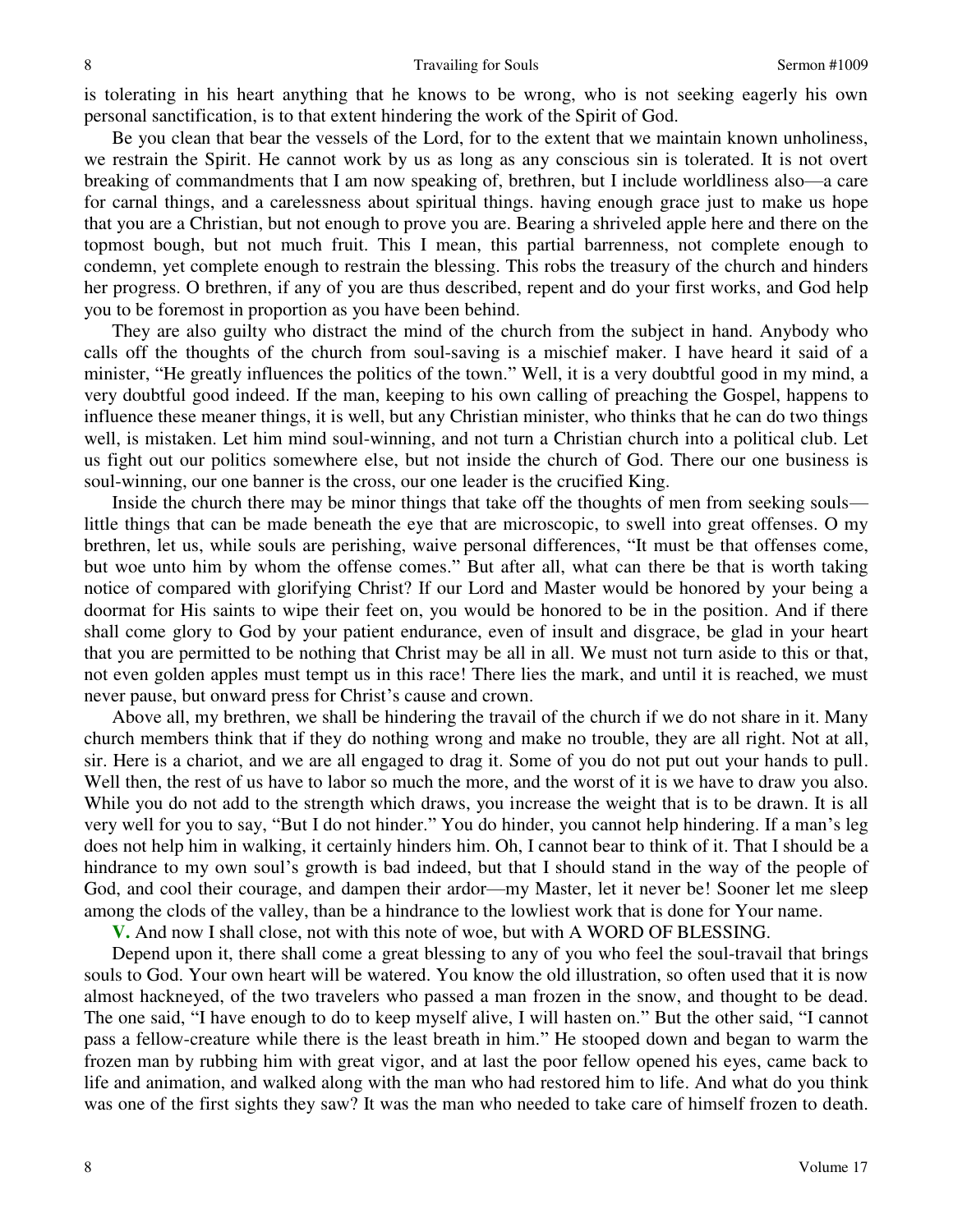#### Sermon #1009 Travailing for Souls

The good Samaritan had preserved his own life by rubbing the other man. The friction he had given had caused the action of his own blood, and kept him in vigor. You will bless yourselves if you bless others.

Moreover, will it not be a joy to feel that you have done what you could? It is always well on a Sunday evening for a preacher to feel when he gets home, "Well, I may not have preached as I should wish, but I have preached the Lord Jesus, and preached all my heart out, and I could do no more." He sleeps soundly on that. After a day spent in doing all the good you can, even if you have met with no success, you can lean your head on Christ's bosom and fall asleep, feeling that if souls were not gathered, yet you have your reward. If men are lost, it is some satisfaction to us that they were not lost because we failed to tell them the way of salvation. But what a comfort it will be to you supposing you should be successful in bringing some to Christ. Why it will make all the bells of your soul ring. There is no greater joy, except the joy of our own communion with Christ, than that of bringing others to trust the Savior.

Oh seek this joy and pant after it, and what if you should see your own children converted? You have long hoped for it, but your hopes have been disappointed. God means to give you that choice blessing when you live more nearly to Him yourself. Yes, wife, the husband's heart will be won when your heart is perfectly consecrated. Yes, mother, the girl shall love the Savior when you love Him better. Yes, teacher, God means to bless your class, but not until, first of all, He has made you fit to receive the blessing. Why, now, if your children were to be converted through your teaching, you would be mightily proud of it. God knows you could not bear such success, and does not mean to give it until He has laid you low at His feet, and emptied you of yourself, and filled you with Himself.

And now I ask the prayers of all this church that God would send us a time of revival. I have not to complain that I have labored in vain, and spent my strength for nothing. Far from it. I have not even to think that the blessing is withdrawn from the preaching of the Word, even in a measure, for I never had so many cases of conversions in my life as I have known since I have been restored from sickness. I have never before received so many letters in so short a time telling me that the printed sermons have been blessed, or the sermons preached here. Yet I do not think we ever had so few conversions from the regular congregation. I partly account for it from the fact that you cannot fish in one pond always and catch as many fish as at first. Perhaps the Lord has saved all of you He means to save. Sometimes, I am afraid He has, and then it will be little use my keeping on preaching to you, and I had better shift quarters and try somewhere else. It would be a melancholy thought if I believed it—I do not believe it, I only fear it.

Surely it is not always to be true that strangers, who drop in here only once, are converted, and you who are always hearing the Gospel remain unaffected. Strange, but may it not be strangely, lamentably true of you? This very day may the anxiety of your Christian friends be excited for you, and then may you be led to be anxious for yourselves, and give your eyes no slumber till you find the Savior. You know the way of salvation. It is simply to come with your sins and rest them on the Savior. It is to rely upon or trust in the atoning blood. Oh, that you may be made to trust this morning, to the praise of the glory of His grace.

The elders mean to meet together tomorrow evening to have a special hour of prayer. I hope, also, the mothers will meet and have a time of wrestling, and that every member of the church will try to set apart a time for supplication this week, that the Lord may visit again His church, and cause us to rejoice in His name. We cannot go back. We dare not go back. We have put our hand to the plough, and the curse will be upon us if we turn back. Remember Lot's wife. It must be onward with us, backward it cannot be. In the name of God the Eternal, let us gird up our loins by the power of His Spirit, and go onward conquering through the blood of the Lamb. We ask it for Jesus' sake. Amen.

## **PORTION OF SCRIPTURE READ BEFORE SERMON—ISAIAH 66.**